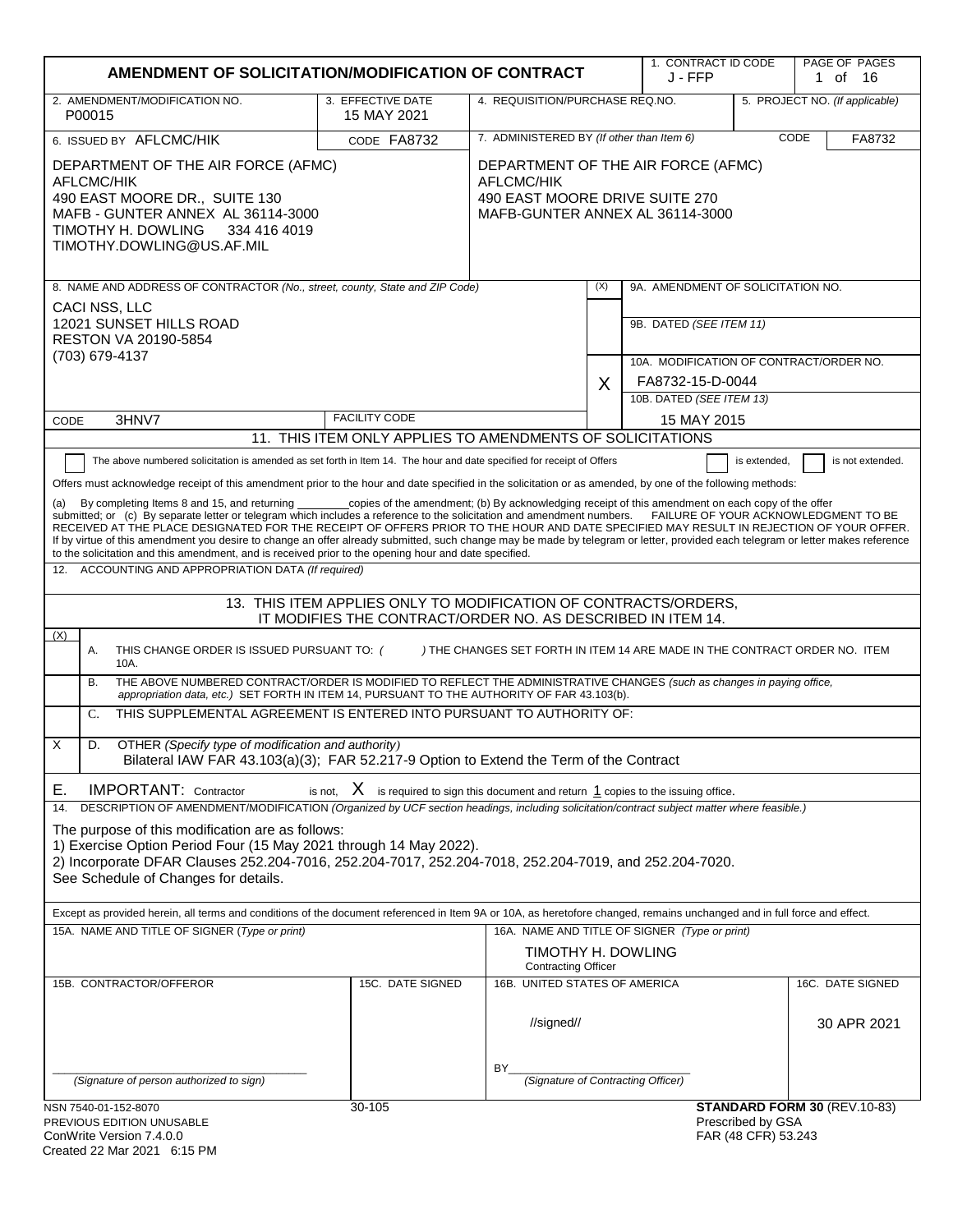- 1) The purpose of this modification is to exercise Option Period Four (15 May 2021 through 14 May 2022) of the contract in accordance with FAR 52.217-9, Option to Extend the Term of the Contract. Option Period Four of the contract is hereby exercised.
- 2) The following DFAR Clauses are incorporated as full texts:

# **252.204-7016 Covered Defense Telecommunications Equipment or Services-Representation.**

As prescribed in 204.2105 <https://www.acq.osd.mil/dpap/dars/dfars/html/current/204\_21.htm>(a), use the following provision:

# COVERED DEFENSE TELECOMMUNICATIONS EQUIPMENT OR SERVICES-REPRESENTATION (DEC 2019)

 (a) *Definitions*. As used in this provision, "covered defense telecommunications equipment or services" has the meaning provided in the clause  $252.204 - 7018$ <https://www.acq.osd.mil/dpap/dars/dfars/html/current/252204.htm>, Prohibition on the Acquisition of Covered Defense Telecommunications Equipment or Services.

 (b) *Procedures*. The Offeror shall review the list of excluded parties in the System for Award Management (SAM) (*<https://www.sam.gov/>*) for entities excluded from receiving federal awards for "covered defense telecommunications equipment or services".

 (c) *Representation*. The Offeror represents that it [ ] does, [ ] does not provide covered defense telecommunications equipment or services as a part of its offered products or services to the Government in the performance of any contract, subcontract, or other contractual instrument.

## (End of provision)

## **252.204-7017 Prohibition on the Acquisition of Covered Defense Telecommunications Equipment or Services-Representation.**

As prescribed in 204.2105

<https://www.acq.osd.mil/dpap/dars/dfars/html/current/204\_21.htm>(b), use the following provision:

## PROHIBITION ON THE ACQUISITON OF COVERED DEFENSE TELECOMMUNICATIONS EQUIPMENT OR SERVICES-REPRESENTATION (DEC 2019)

 The Offeror is not required to complete the representation in this provision if the Offeror has represented in the provision at 252.204-7016

<https://www.acq.osd.mil/dpap/dars/dfars/html/current/252204.htm>, Covered Defense Telecommunications Equipment or Services-Representation, that it "does not provide covered defense telecommunications equipment or services as a part of its offered products or services to the Government in the performance of any contract, subcontract, or other contractual instrument."

 (a) *Definitions*. "Covered defense telecommunications equipment or services," "covered mission," "critical technology," and "substantial or essential component," as used in this provision, have the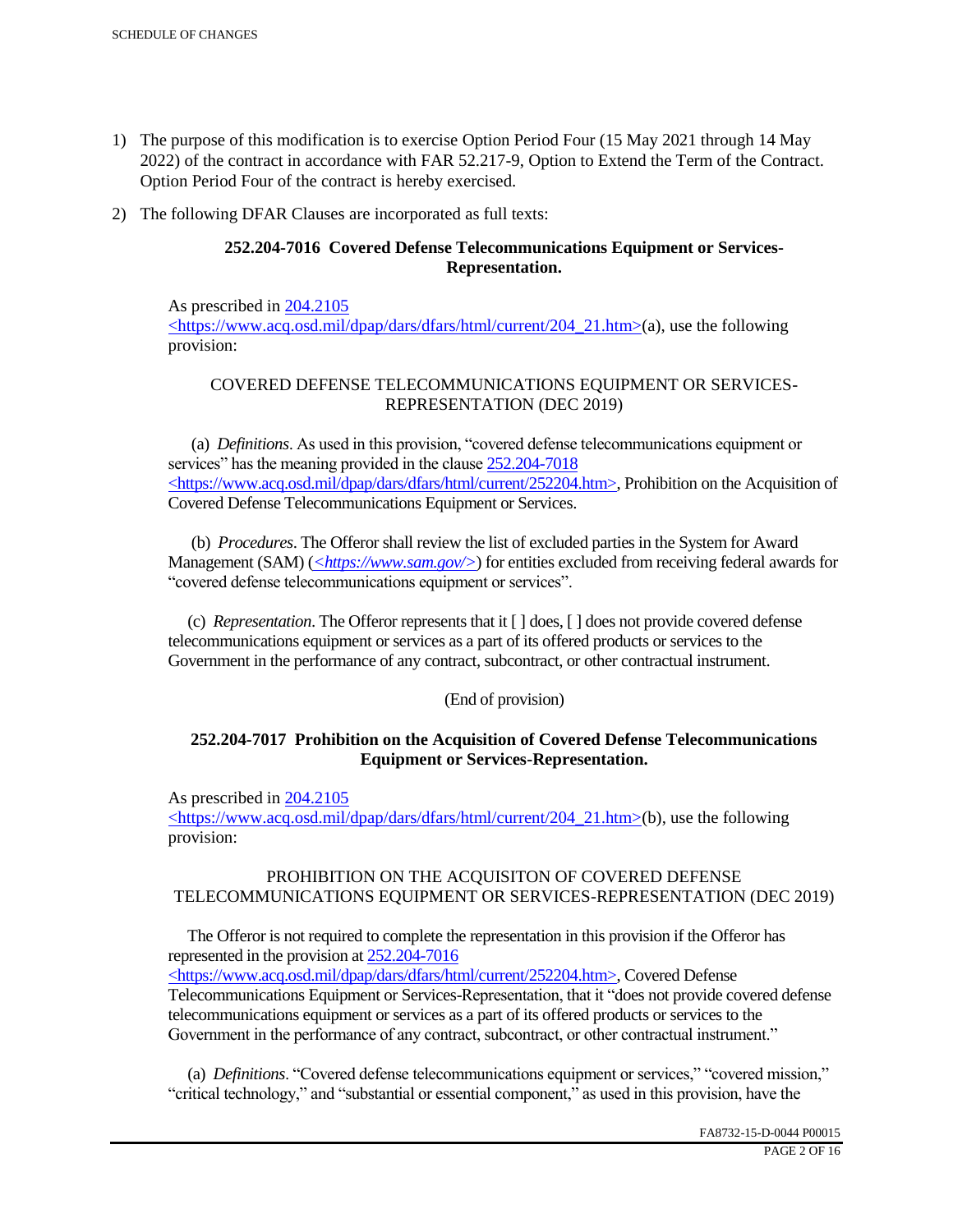meanings given in the 252.204-7018

 $\langle$ https://www.acq.osd.mil/dpap/dars/dfars/html/current/252204.htm> clause, Prohibition on the Acquisition of Covered Defense Telecommunications Equipment or Services, of this solicitation.

 (b) *Prohibition*. Section 1656 of the National Defense Authorization Act for Fiscal Year 2018 (Pub. L. 115-91) prohibits agencies from procuring or obtaining, or extending or renewing a contract to procure or obtain, any equipment, system, or service to carry out covered missions that uses covered defense telecommunications equipment or services as a substantial or essential component of any system, or as critical technology as part of any system.

 (c) *Procedures*. The Offeror shall review the list of excluded parties in the System for Award Management (SAM) at  $\leq$ https://www.sam.gov/> for entities that are excluded when providing any equipment, system, or service to carry out covered missions that uses covered defense telecommunications equipment or services as a substantial or essential component of any system, or as critical technology as part of any system, unless a waiver is granted.

 (d) *Representation*. If in its annual representations and certifications in SAM the Offeror has represented in paragraph (c) of the provision at 252.204-7016 <https://www.acq.osd.mil/dpap/dars/dfars/html/current/252204.htm>, Covered Defense Telecommunications Equipment or Services-Representation, that it "does" provide covered defense telecommunications equipment or services as a part of its offered products or services to the Government in the performance of any contract, subcontract, or other contractual instrument, then the Offeror shall complete the following additional representation:

The Offeror represents that it  $\lceil \cdot \rceil$  will  $\lceil \cdot \rceil$  will not provide covered defense telecommunications equipment or services as a part of its offered products or services to DoD in the performance of any award resulting from this solicitation.

 (e) *Disclosures*. If the Offeror has represented in paragraph (d) of this provision that it "will provide covered defense telecommunications equipment or services," the Offeror shall provide the following information as part of the offer:

 (1) A description of all covered defense telecommunications equipment and services offered (include brand or manufacturer; product, such as model number, original equipment manufacturer (OEM) number, manufacturer part number, or wholesaler number; and item description, as applicable).

 (2) An explanation of the proposed use of covered defense telecommunications equipment and services and any factors relevant to determining if such use would be permissible under the prohibition referenced in paragraph (b) of this provision.

 (3) For services, the entity providing the covered defense telecommunications services (include entity name, unique entity identifier, and Commercial and Government Entity (CAGE) code, if known).

 (4) For equipment, the entity that produced or provided the covered defense telecommunications equipment (include entity name, unique entity identifier, CAGE code, and whether the entity was the OEM or a distributor, if known).

(End of provision)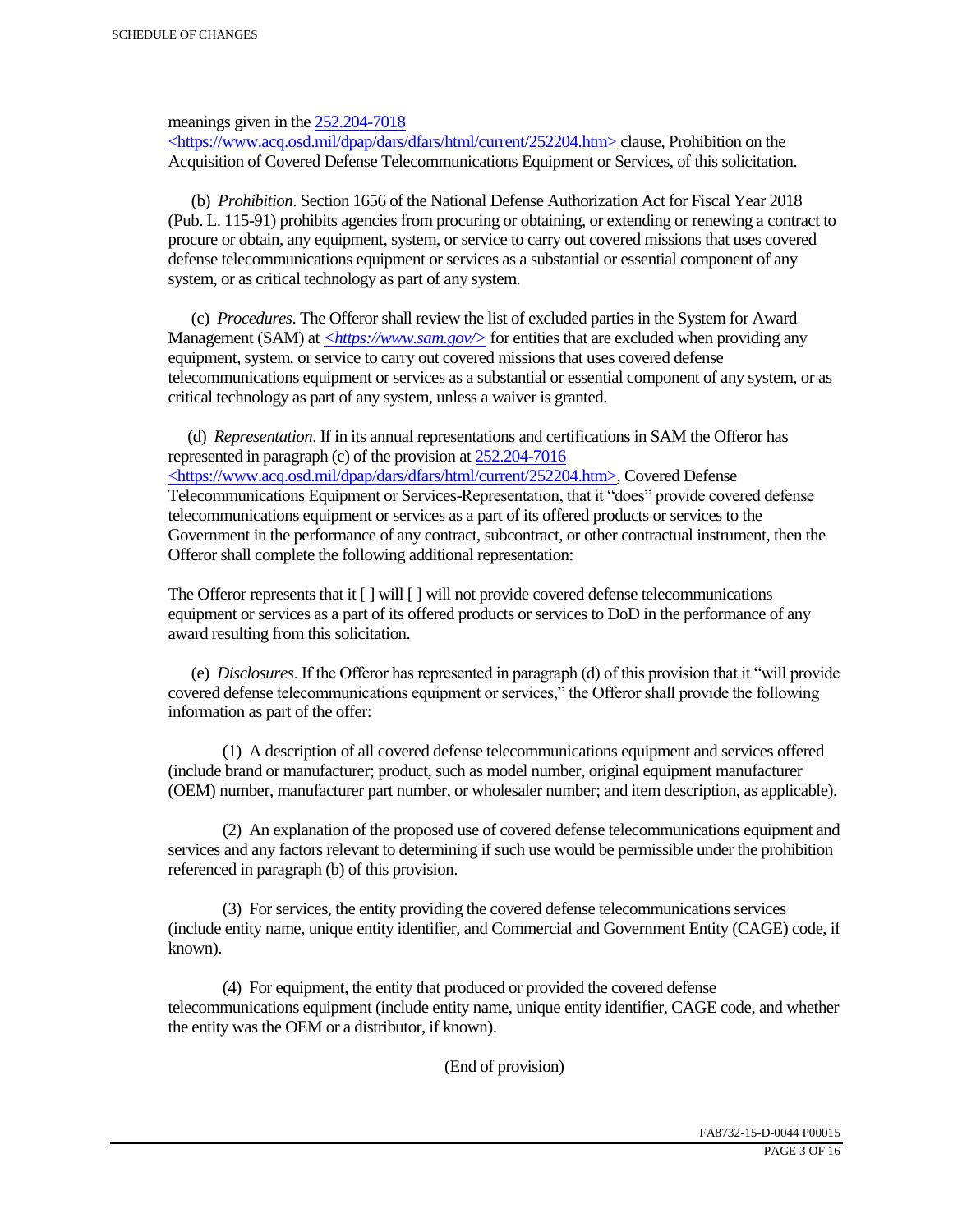# **252.204-7018 Prohibition on the Acquisition of Covered Defense Telecommunications Equipment or Services.**

As prescribed in 204.2105

 $\langle$ https://www.acq.osd.mil/dpap/dars/dfars/html/current/204\_21.htm>(c), use the following clause:

PROHIBITION ON THE ACQUISITION OF COVERED DEFENSE TELECOMMUNICATIONS EQUIPMENT OR SERVICES (JAN 2021)

(a) *Definitions*. As used in this clause-

"Covered defense telecommunications equipment or services" means-

 (1) Telecommunications equipment produced by Huawei Technologies Company or ZTE Corporation, or any subsidiary or affiliate of such entities;

(2) Telecommunications services provided by such entities or using such equipment; or

 (3) Telecommunications equipment or services produced or provided by an entity that the Secretary of Defense reasonably believes to be an entity owned or controlled by, or otherwise connected to, the government of a covered foreign country.

"Covered foreign country" means-

(1) The People's Republic of China; or

(2) The Russian Federation.

"Covered missions" means-

 (1) The nuclear deterrence mission of DoD, including with respect to nuclear command, control, and communications, integrated tactical warning and attack assessment, and continuity of Government; or

(2) The homeland defense mission of DoD, including with respect to ballistic missile defense.

"Critical technology" means-

 (1) Defense articles or defense services included on the United States Munitions List set forth in the International Traffic in Arms Regulations under subchapter M of chapter I of title 22, Code of Federal Regulations;

 (2) Items included on the Commerce Control List set forth in Supplement No. 1 to part 774 of the Export Administration Regulations under subchapter C of chapter VII of title 15, Code of Federal Regulations, and controlled-

 (i) Pursuant to multilateral regimes, including for reasons relating to national security, chemical and biological weapons proliferation, nuclear nonproliferation, or missile technology; or

(ii) For reasons relating to regional stability or surreptitious listening;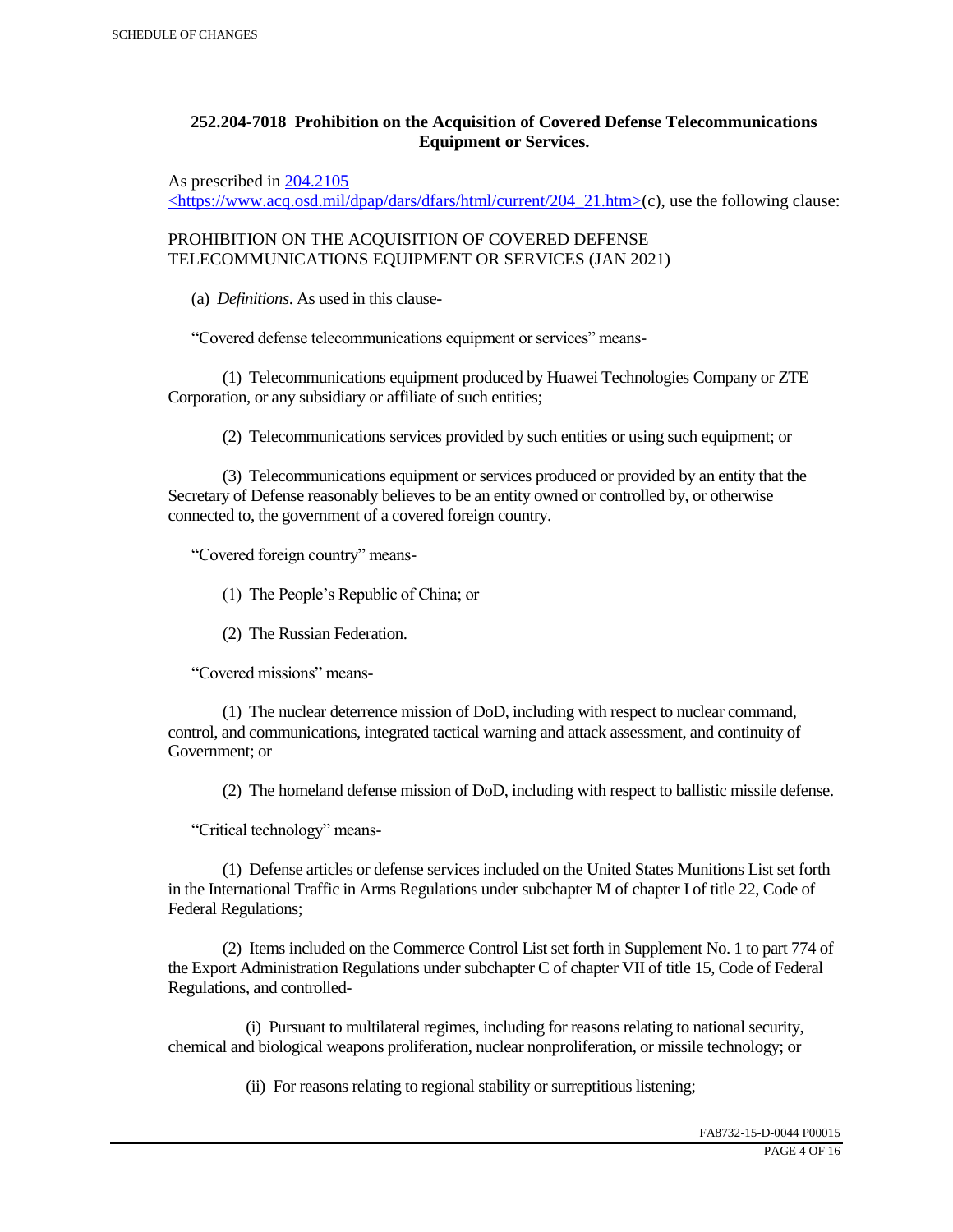(3) Specially designed and prepared nuclear equipment, parts and components, materials, software, and technology covered by part 810 of title 10, Code of Federal Regulations (relating to assistance to foreign atomic energy activities);

 (4) Nuclear facilities, equipment, and material covered by part 110 of title 10, Code of Federal Regulations (relating to export and import of nuclear equipment and material);

 (5) Select agents and toxins covered by part 331 of title 7, Code of Federal Regulations, part 121 of title 9 of such Code, or part 73 of title 42 of such Code; or

 (6) "Substantial or essential component" means any component necessary for the proper function or performance of a piece of equipment, system, or service.

"Critical technology" means-

 (b) *Prohibition*. In accordance with section 1656 of the National Defense Authorization Act for Fiscal Year 2018 (Pub. L. 115-91), the contractor shall not provide to the Government any equipment, system, or service to carry out covered missions that uses covered defense telecommunications equipment or services as a substantial or essential component of any system, or as critical technology as part of any system, unless the covered defense telecommunication equipment or services are covered by a waiver described in Defense Federal Acquisition Regulation Supplement 204.2104 <https://www.acq.osd.mil/dpap/dars/dfars/html/current/204\_21.htm>.

 (c) *Procedures*. The Contractor shall review the list of excluded parties in the System for Award Management (SAM) at  $\langle \frac{https://www.sam.gov/}{>}$  for entities that are excluded when providing any equipment, system, or service, to carry out covered missions, that uses covered defense telecommunications equipment or services as a substantial or essential component of any system, or as critical technology as part of any system, unless a waiver is granted.

(d) *Reporting*.

 (1) In the event the Contractor identifies covered defense telecommunications equipment or services used as a substantial or essential component of any system, or as critical technology as part of any system, during contract performance, the Contractor shall report at *<https://dibnet.dod.mil/>* the information in paragraph (d)(2) of this clause.

(2) The Contractor shall report the following information pursuant to paragraph  $(d)(1)$  of this clause:

 (i) Within 3 business days from the date of such identification or notification: the contract number; the order number(s), if applicable; supplier name; brand; model number (original equipment manufacturer number, manufacturer part number, or wholesaler number); item description; and any readily available information about mitigation actions undertaken or recommended.

(ii) Within 30 business days of submitting the information in paragraph  $(d)(2)(i)$  of this clause: any further available information about mitigation actions undertaken or recommended. In addition, the Contractor shall describe the efforts it undertook to prevent use or submission of a covered defense telecommunications equipment or services, and any additional efforts that will be incorporated to prevent future use or submission of covered telecommunications equipment or services.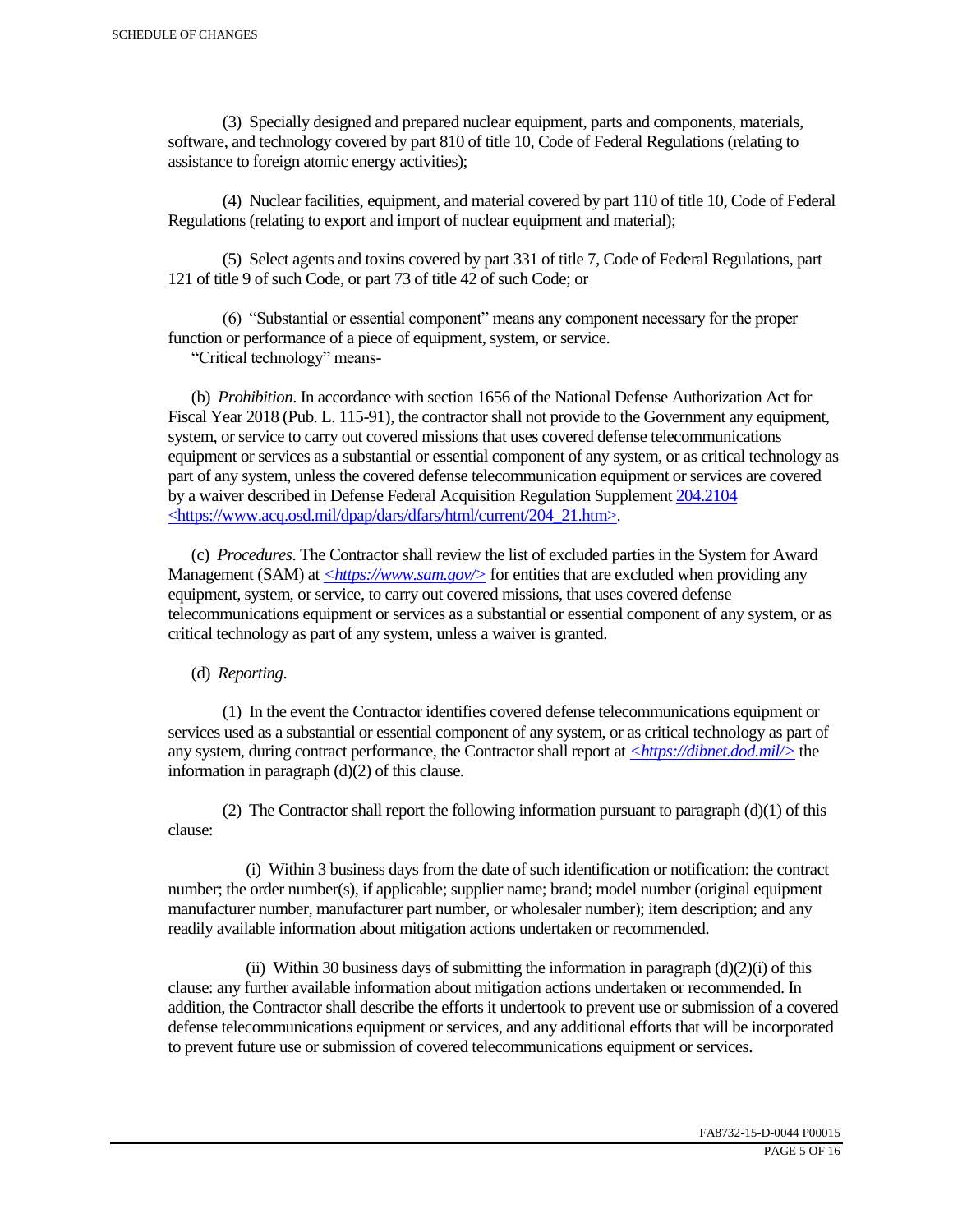(e) *Subcontracts*. The Contractor shall insert the substance of this clause, including this paragraph (e), in all subcontracts and other contractual instruments, including subcontracts for the acquisition of commercial items.

(End of clause)

## **252.204-7019 Notice of NIST SP 800-171 DoD Assessment Requirements.**

As prescribed in 204.7304

 $\langle$ https://www.acq.osd.mil/dpap/dars/dfars/html/current/204 73.htm>(d), use the following provision:

## NOTICE OF NIST SP 800-171 DOD ASSESSMENT REQUIREMENTS (NOV 2020)

(a) *Definitions*.

 "Basic Assessment", "Medium Assessment", and "High Assessment" have the meaning given in the clause 252.204-7020 <https://www.acq.osd.mil/dpap/dars/dfars/html/current/252204.htm>, NIST SP 800-171 DoD Assessments.

 "Covered contractor information system" has the meaning given in the clause 252.204-7012 <https://www.acq.osd.mil/dpap/dars/dfars/html/current/252204.htm>, Safeguarding Covered Defense Information and Cyber Incident Reporting, of this solicitation.

 (b) *Requirement*. In order to be considered for award, if the Offeror is required to implement NIST SP 800-171, the Offeror shall have a current assessment (i.e., not more than 3 years old unless a lesser time is specified in the solicitation) (see 252.204-7020) for each covered contractor information system that is relevant to the offer, contract, task order, or delivery order. The Basic, Medium, and High NIST SP 800-171 DoD Assessments are described in the NIST SP 800-171 DoD Assessment Methodology located at

 $\langle$ https://www.acq.osd.mil/dpap/pdi/cyber/strategically\_assessing\_contractor\_implementation\_of\_NIST \_SP\_800-171.html>.

(c) *Procedures*.

 (1) The Offeror shall verify that summary level scores of a current NIST SP 800-171 DoD Assessment (i.e., not more than 3 years old unless a lesser time is specified in the solicitation) are posted in the Supplier Performance Risk System (SPRS) (<https://www.sprs.csd.disa.mil/>) for all covered contractor information systems relevant to the offer.

 (2) If the Offeror does not have summary level scores of a current NIST SP 800-171 DoD Assessment (i.e., not more than 3 years old unless a lesser time is specified in the solicitation) posted in SPRS, the Offeror may conduct and submit a Basic Assessment to webptsmh@navy.mil  $\leq$ mailto:webptsmh@navy.mil> for posting to SPRS in the format identified in paragraph (d) of this provision.

 (d) *Summary level scores*. Summary level scores for all assessments will be posted 30 days postassessment in SPRS to provide DoD Components visibility into the summary level scores of strategic assessments.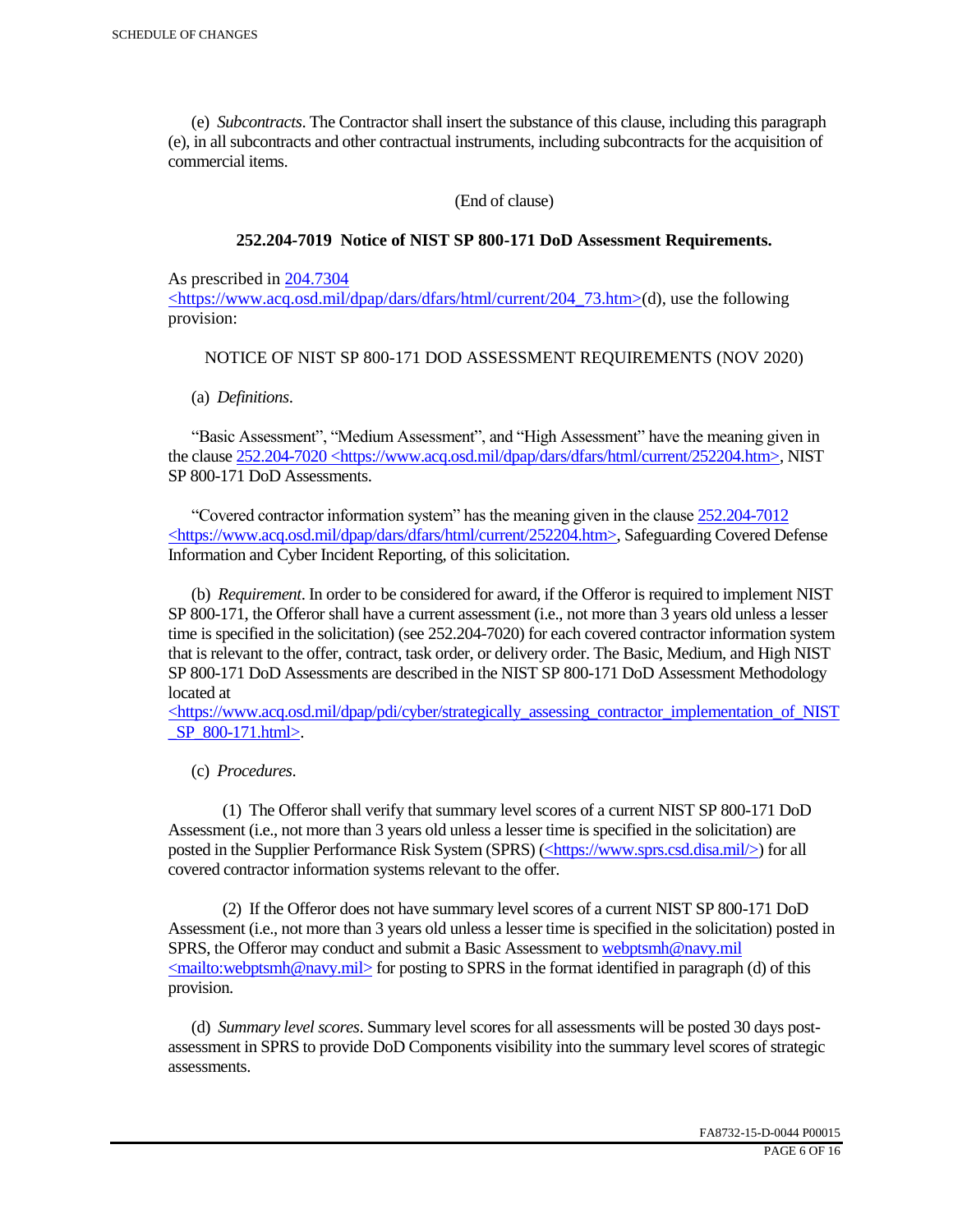(1) *Basic Assessments*. An Offeror may follow the procedures in paragraph (c)(2) of this provision for posting Basic Assessments to SPRS.

(i) The email shall include the following information:

(A) Cybersecurity standard assessed (e.g., NIST SP 800-171 Rev 1).

(B) Organization conducting the assessment (e.g., Contractor self-assessment).

 (C) For each system security plan (security requirement 3.12.4) supporting the performance of a DoD contract-

(*1*) All industry Commercial and Government Entity (CAGE) code(s) associated with the information system(s) addressed by the system security plan; and

(*2*) A brief description of the system security plan architecture, if more than one plan exists.

(D) Date the assessment was completed.

 (E) Summary level score (e.g., 95 out of 110, NOT the individual value for each requirement).

 (F) Date that all requirements are expected to be implemented (i.e., a score of 110 is expected to be achieved) based on information gathered from associated plan(s) of action developed in accordance with NIST SP 800-171.

 (ii) If multiple system security plans are addressed in the email described at paragraph  $(d)(1)(i)$  of this section, the Offeror shall use the following format for the report:

| <b>System Security CAGE Codes</b> |                               | <b>Brief</b> description | Date of    | <b>Total Score</b> | Date score of |
|-----------------------------------|-------------------------------|--------------------------|------------|--------------------|---------------|
| Plan                              | supported by this of the plan |                          | assessment |                    | $110$ will    |
|                                   | plan                          | architecture             |            |                    | achieved      |
|                                   |                               |                          |            |                    |               |
|                                   |                               |                          |            |                    |               |
|                                   |                               |                          |            |                    |               |

1)

 (2) *Medium and High Assessments*. DoD will post the following Medium and/or High Assessment summary level scores to SPRS for each system assessed:

(i) The standard assessed (e.g., NIST SP 800-171 Rev 1).

 (ii) Organization conducting the assessment, e.g., DCMA, or a specific organization (identified by Department of Defense Activity Address Code (DoDAAC)).

 (iii) All industry CAGE code(s) associated with the information system(s) addressed by the system security plan.

 (iv) A brief description of the system security plan architecture, if more than one system security plan exists.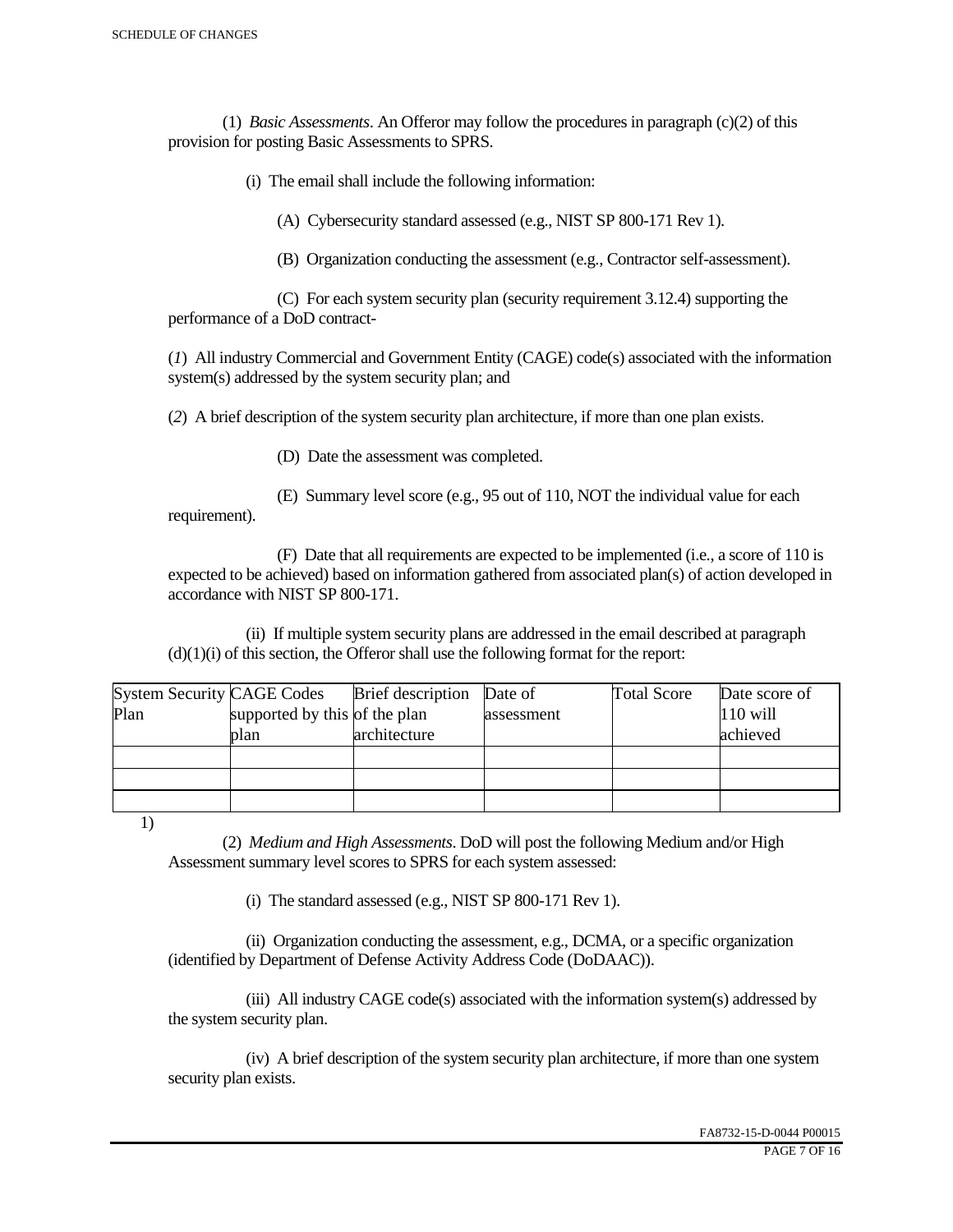(v) Date and level of the assessment, i.e., medium or high.

 (vi) Summary level score (e.g., 105 out of 110, not the individual value assigned for each requirement).

 (vii) Date that all requirements are expected to be implemented (i.e., a score of 110 is expected to be achieved) based on information gathered from associated plan(s) of action developed in accordance with NIST SP 800-171.

(3) *Accessibility*.

 (i) Assessment summary level scores posted in SPRS are available to DoD personnel, and are protected, in accordance with the standards set forth in DoD Instruction 5000.79, Defense-wide Sharing and Use of Supplier and Product Performance Information (PI).

 (ii) Authorized representatives of the Offeror for which the assessment was conducted may access SPRS to view their own summary level scores, in accordance with the SPRS Software User's Guide for Awardees/Contractors available at <https://www.sprs.csd.disa.mil/pdf/SPRS\_Awardee.pdf>.

 (iii) A High NIST SP 800-171 DoD Assessment may result in documentation in addition to that listed in this section. DoD will retain and protect any such documentation as "Controlled Unclassified Information (CUI)" and intended for internal DoD use only. The information will be protected against unauthorized use and release, including through the exercise of applicable exemptions under the Freedom of Information Act (e.g., Exemption 4 covers trade secrets and commercial or financial information obtained from a contractor that is privileged or confidential).

(End of provision)

## **252.204-7020 NIST SP 800-171 DoD Assessment Requirements.**

As prescribed in 204.7304 <https://www.acq.osd.mil/dpap/dars/dfars/html/current/204\_73.htm>(e), use the following clause:

## NIST SP 800-171 DOD ASSESSMENT REQUIREMENTS (NOV 2020)

(a) *Definitions*.

 "Basic Assessment" means a contractor's self-assessment of the contractor's implementation of NIST SP 800-171 that-

 (1) Is based on the Contractor's review of their system security plan(s) associated with covered contractor information system(s);

(2) Is conducted in accordance with the NIST SP 800-171 DoD Assessment Methodology; and

 (3) Results in a confidence level of "Low" in the resulting score, because it is a self-generated score.

 "Covered contractor information system" has the meaning given in the clause 252.204-7012 <https://www.acq.osd.mil/dpap/dars/dfars/html/current/2525204.htm>, Safeguarding Covered Defense Information and Cyber Incident Reporting, of this contract.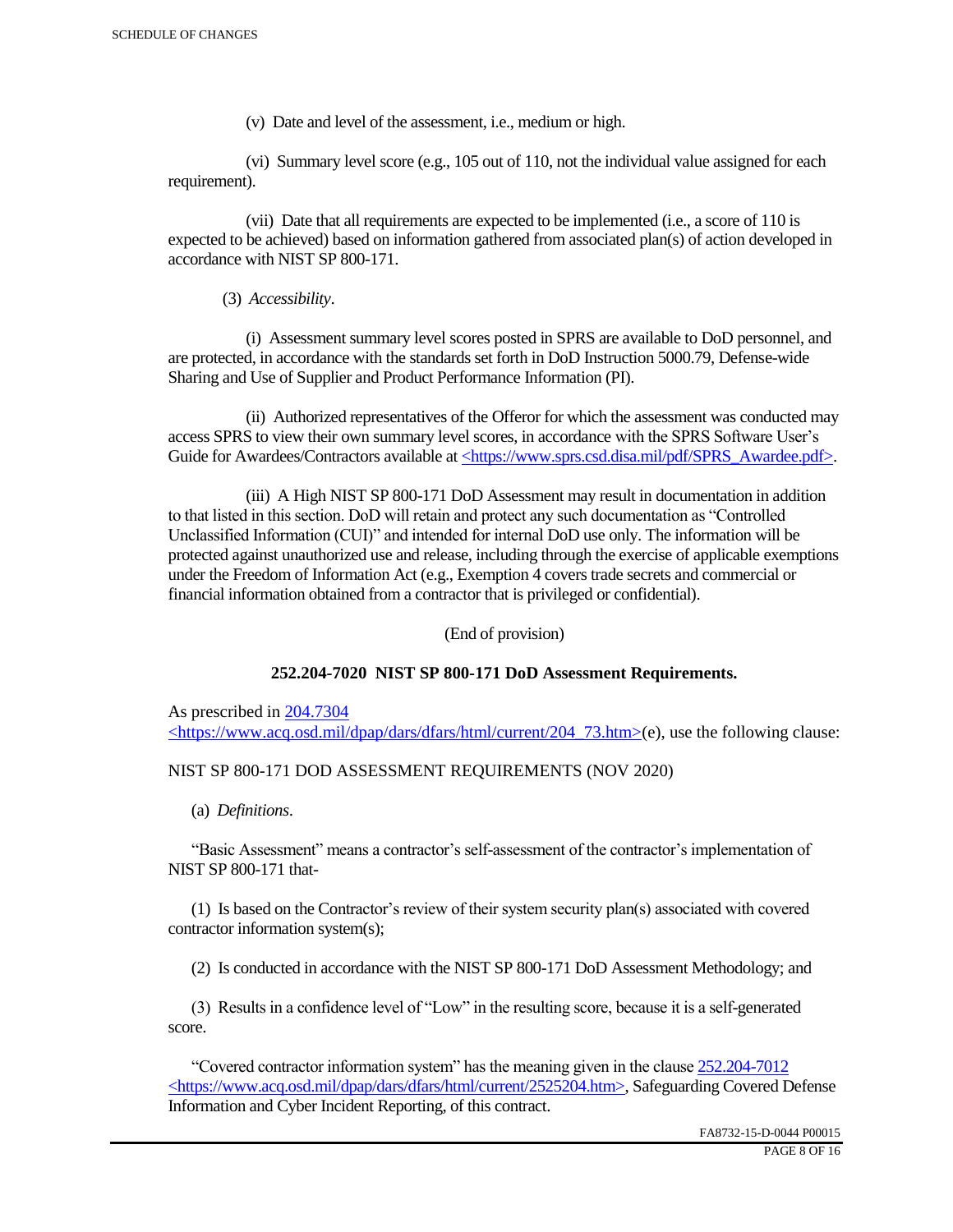"High Assessment" means an assessment that is conducted by Government personnel using NIST SP 800-171A, Assessing Security Requirements for Controlled Unclassified Information that-

(1) Consists of-

(i) A review of a contractor's Basic Assessment;

(ii) A thorough document review;

 (iii) Verification, examination, and demonstration of a Contractor's system security plan to validate that NIST SP 800-171 security requirements have been implemented as described in the contractor's system security plan; and

 (iv) Discussions with the contractor to obtain additional information or clarification, as needed; and

(2) Results in a confidence level of "High" in the resulting score.

"Medium Assessment" means an assessment conducted by the Government that-

(1) Consists of-

(i) A review of a contractor's Basic Assessment;

(ii) A thorough document review; and

 (iii) Discussions with the contractor to obtain additional information or clarification, as needed; and

(2) Results in a confidence level of "Medium" in the resulting score.

 (b) *Applicability*. This clause applies to covered contractor information systems that are required to comply with the National Institute of Standards and Technology (NIST) Special Publication (SP) 800- 171, in accordance with Defense Federal Acquisition Regulation System (DFARS) clause at 252.204- 7012 <https://www.acq.osd.mil/dpap/dars/dfars/html/current/252204.htm>, Safeguarding Covered Defense Information and Cyber Incident Reporting, of this contract.

 (c) *Requirements*. The Contractor shall provide access to its facilities, systems, and personnel necessary for the Government to conduct a Medium or High NIST SP 800-171 DoD Assessment, as described in NIST SP 800-171 DoD Assessment Methodology at https://www.acq.osd.mil/dpap/pdi/cyber/strategically\_assessing\_contractor\_implementation\_of\_NIST\_ SP\_800-171.html <https://www.acq.osd.mil/dpap/dars/dfars/html/current/dpap/pdi/cyber/strategically\_assessing\_contract

or implementation of NIST SP 800-171.html>, if necessary.

 (d) *Procedures*. Summary level scores for all assessments will be posted in the Supplier Performance Risk System (SPRS) (<https://www.sprs.csd.disa.mil/>) to provide DoD Components visibility into the summary level scores of strategic assessments.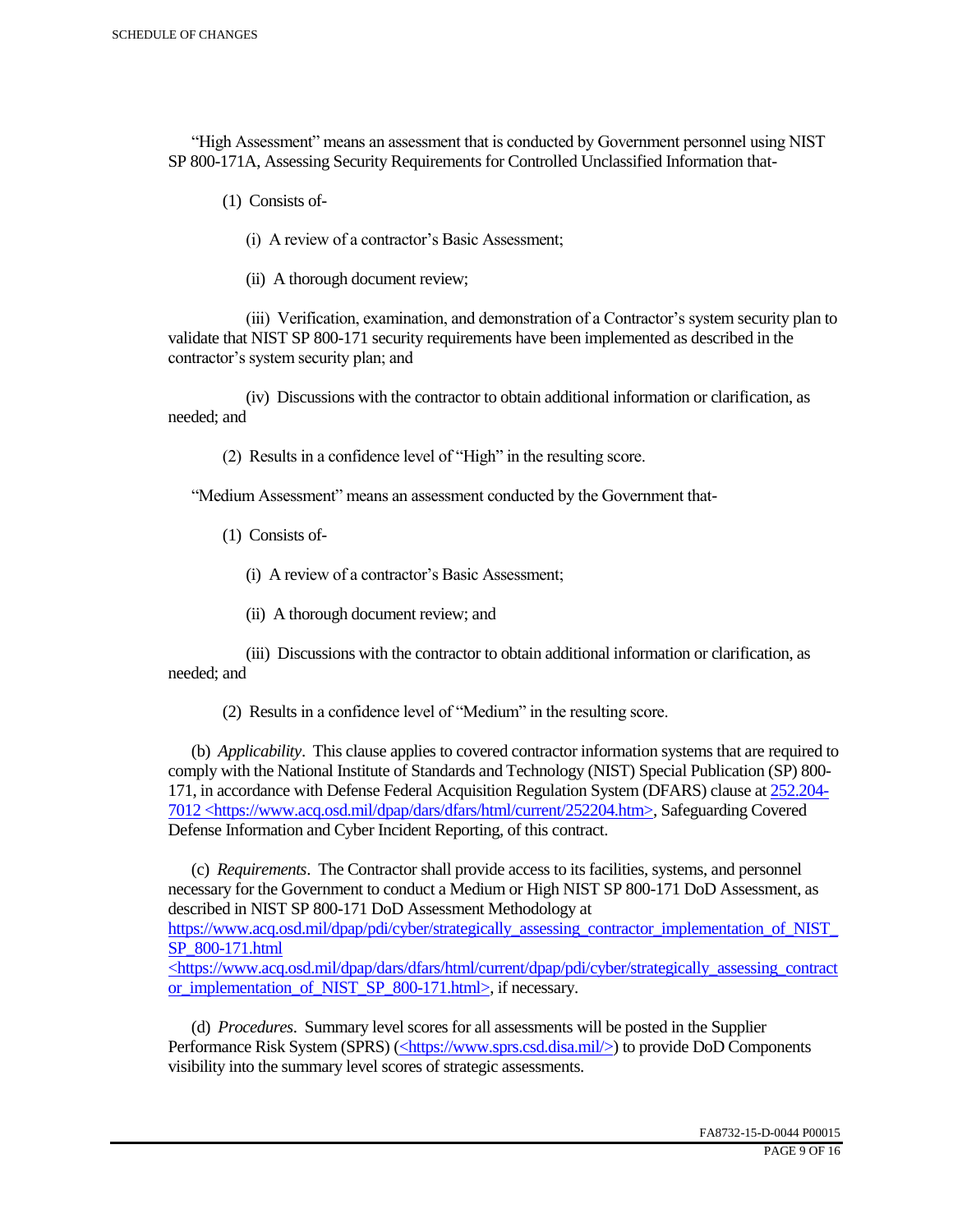(1) *Basic Assessments*. A contractor may submit, via encrypted email, summary level scores of Basic Assessments conducted in accordance with the NIST SP 800-171 DoD Assessment Methodology to webptsmh@navy.mil for posting to SPRS.

(i) The email shall include the following information:

(A) Version of NIST SP 800-171 against which the assessment was conducted.

(B) Organization conducting the assessment (e.g., Contractor self-assessment).

 (C) For each system security plan (security requirement 3.12.4) supporting the performance of a DoD contract-

(*1*) All industry Commercial and Government Entity (CAGE) code(s) associated with the information system(s) addressed by the system security plan; and

(*2*) A brief description of the system security plan architecture, if more than one plan exists.

(D) Date the assessment was completed

requirement).

(E) Summary level score (e.g., 95 out of 110, NOT the individual value for each

 (F) Date that all requirements are expected to be implemented (i.e., a score of 110 is expected to be achieved) based on information gathered from associated plan(s) of action developed in accordance with NIST SP 800-171.

 (ii) If multiple system security plans are addressed in the email described at paragraph (b)(1)(i) of this section, the Contractor shall use the following format for the report:

| <b>System Security CAGE Codes</b> |                               | <b>Brief</b> description | Date of    | <b>Total Score</b> | Date score of |
|-----------------------------------|-------------------------------|--------------------------|------------|--------------------|---------------|
| Plan                              | supported by this of the plan |                          | assessment |                    | $110$ will    |
|                                   | plan                          | architecture             |            |                    | achieved      |
|                                   |                               |                          |            |                    |               |
|                                   |                               |                          |            |                    |               |
|                                   |                               |                          |            |                    |               |

 (1) *Medium and High Assessments*. DoD will post the following Medium and/or High Assessment summary level scores to SPRS for each system security plan assessed:

(i) The standard assessed (e.g., NIST SP 800-171 Rev 1).

 (ii) Organization conducting the assessment, e.g., DCMA, or a specific organization (identified by Department of Defense Activity Address Code (DoDAAC)).

 (iii) All industry CAGE code(s) associated with the information system(s) addressed by the system security plan.

 (iv) A brief description of the system security plan architecture, if more than one system security plan exists.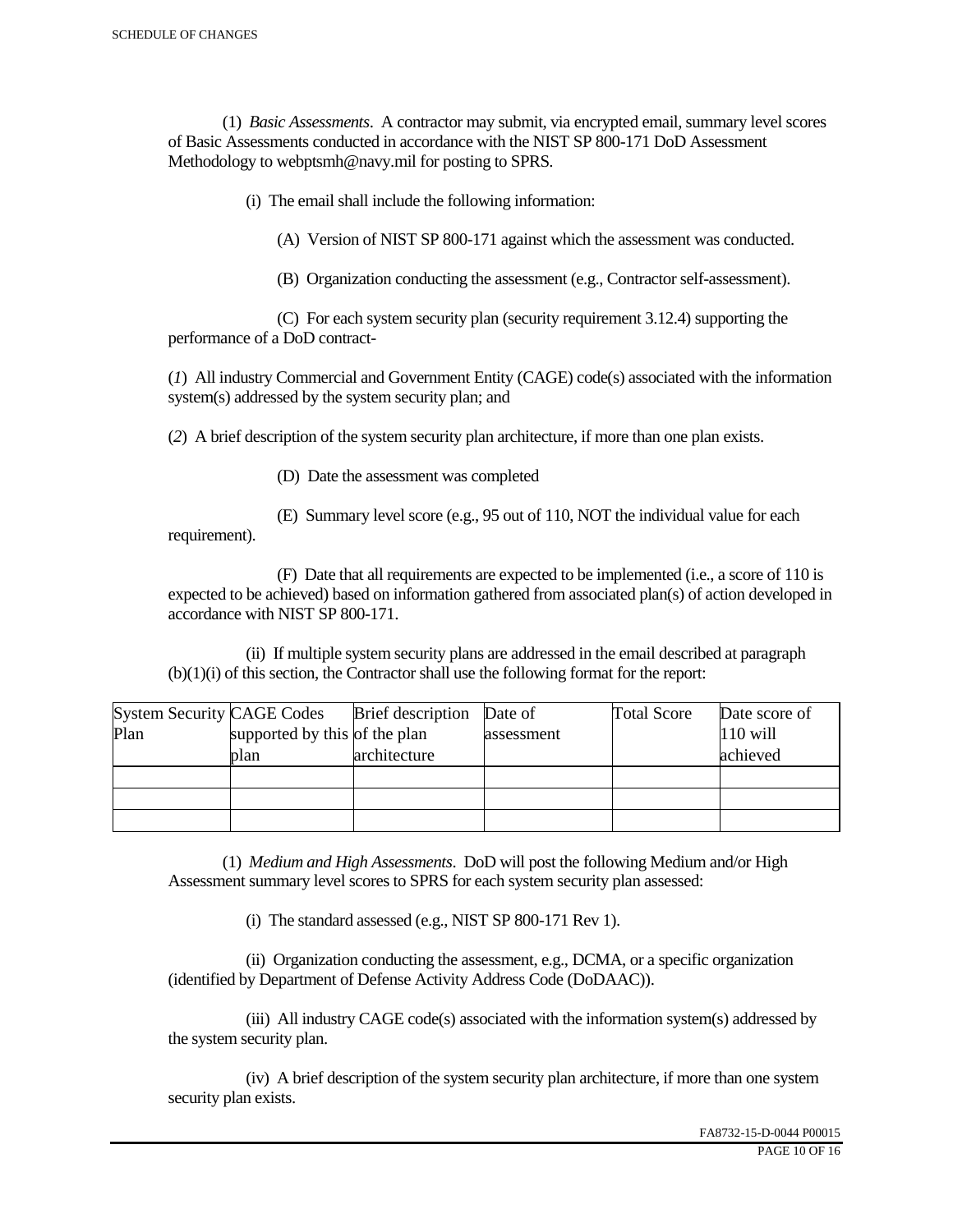(v) Date and level of the assessment, i.e., medium or high.

 (vi) Summary level score (e.g., 105 out of 110, not the individual value assigned for each requirement).

 (vii) Date that all requirements are expected to be implemented (i.e., a score of 110 is expected to be achieved) based on information gathered from associated plan(s) of action developed in accordance with NIST SP 800-171.

(e) *Rebuttals*.

 (1) DoD will provide Medium and High Assessment summary level scores to the Contractor and offer the opportunity for rebuttal and adjudication of assessment summary level scores prior to posting the summary level scores to SPRS (see SPRS User's Guide <https://www.sprs.csd.disa.mil/pdf/SPRS\_Awardee.pdf>).

 (2) Upon completion of each assessment, the contractor has 14 business days to provide additional information to demonstrate that they meet any security requirements not observed by the assessment team or to rebut the findings that may be of question.

## (f) *Accessibility*.

 (1) Assessment summary level scores posted in SPRS are available to DoD personnel, and are protected, in accordance with the standards set forth in DoD Instruction 5000.79, Defense-wide Sharing and Use of Supplier and Product Performance Information (PI).

 (2) Authorized representatives of the Contractor for which the assessment was conducted may access SPRS to view their own summary level scores, in accordance with the SPRS Software User's Guide for Awardees/Contractors available at <https://www.sprs.csd.disa.mil/pdf/SPRS\_Awardee.pdf>.

 (3) A High NIST SP 800-171 DoD Assessment may result in documentation in addition to that listed in this clause. DoD will retain and protect any such documentation as "Controlled Unclassified Information (CUI)" and intended for internal DoD use only. The information will be protected against unauthorized use and release, including through the exercise of applicable exemptions under the Freedom of Information Act (e.g., Exemption 4 covers trade secrets and commercial or financial information obtained from a contractor that is privileged or confidential).

## (g) *Subcontracts*.

(1) The Contractor shall insert the substance of this clause, including this paragraph  $(g)$ , in all subcontracts and other contractual instruments, including subcontracts for the acquisition of commercial items (excluding COTS items).

 (2) The Contractor shall not award a subcontract or other contractual instrument, that is subject to the implementation of NIST SP 800-171 security requirements, in accordance with DFARS clause 252.204-7012 of this contract, unless the subcontractor has completed, within the last 3 years, at least a Basic NIST SP 800-171 DoD Assessment, as described in

 $\langle$ https://www.acq.osd.mil/dpap/pdi/cyber/strategically\_assessing\_contractor\_implementation\_of\_NIST SP\_800-171.html>, for all covered contractor information systems relevant to its offer that are not part of an information technology service or system operated on behalf of the Government.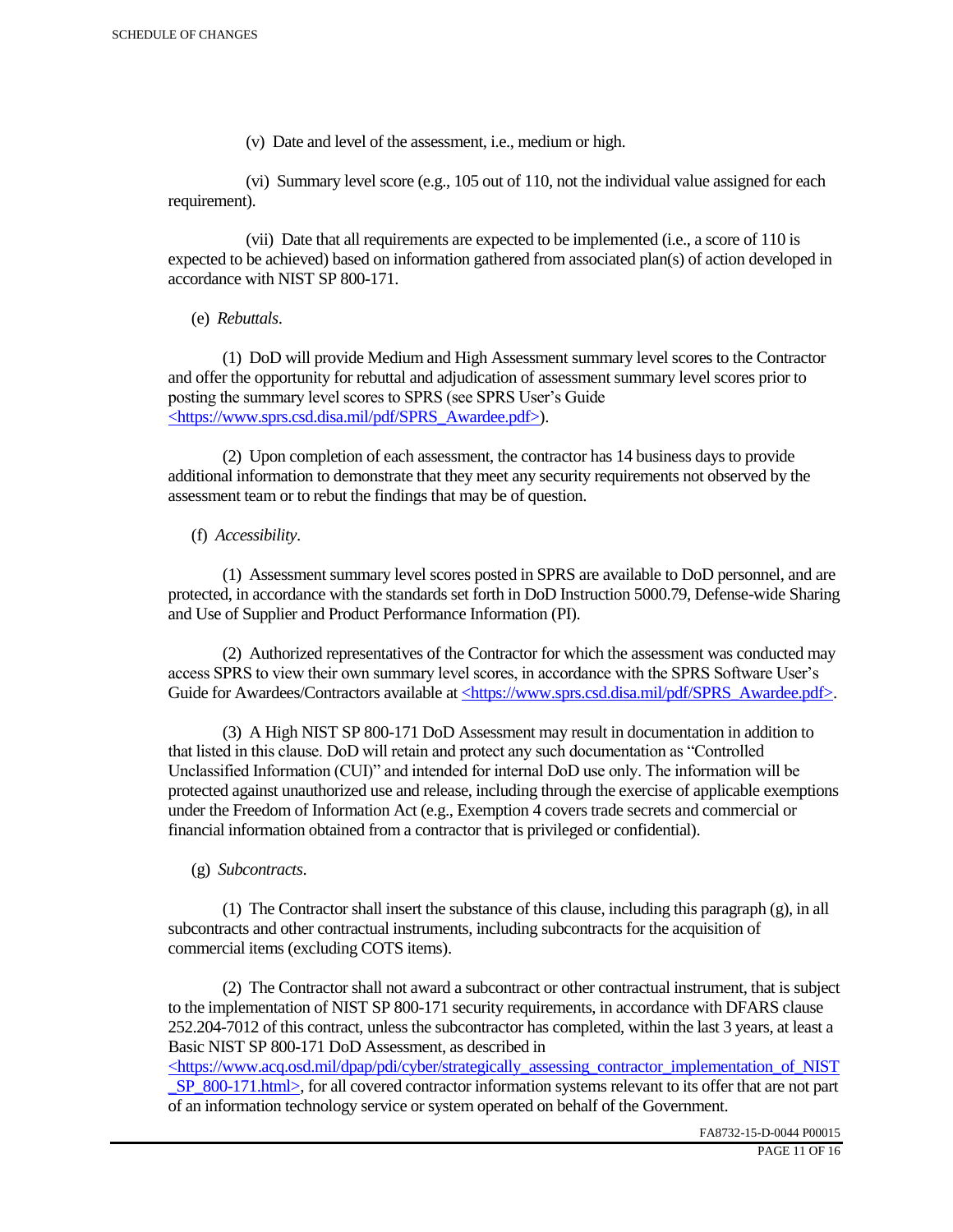(3) If a subcontractor does not have summary level scores of a current NIST SP 800-171 DoD Assessment (i.e., not more than 3 years old unless a lesser time is specified in the solicitation) posted in SPRS, the subcontractor may conduct and submit a Basic Assessment, in accordance with the NIST SP 800-171 DoD Assessment Methodology, to webptsmh@navy.mil <mailto:webptsmh@navy.mil> for posting to SPRS along with the information required by paragraph (d) of this clause.

## (End of clause)

All other terms and conditions remain unchanged.

|             |                             | Qt∨        | Unit Price l      |
|-------------|-----------------------------|------------|-------------------|
| <b>ITEM</b> | <b>SUPPLIES OR SERVICES</b> | Purch Unit | Total Item Amount |

## **For OPTION PERIOD 4**

- 
- **4100** CLIN Establish PSC: D316<br>Contract type: J - FII *Start Date:* ASREQ *Completion Date: Descriptive Data:*

**Noun: NETWORK CENTRIC SOLUTIONS** *Contract type:* J - FIRM FIXED PRICE

- A. The contractor shall provide a wide range of solutions to complete the requirements IAW the PWS of the basic contract (Section J, Atch 1) and as cited in each individual task order.
- B. The Products proposed to make up these solutions shall be priced under CLIN 4600 on a cost reimbursable basis.
- C. ODCs and travel shall be priced separately under CLIN(s) 4600 and 4700.
- D. Contract type shall be Firm-Fixed Price (FFP), Fixed-Price Incentive (Firm Target/Successive Target) or Fixed Price Award Fee (FPAF).

 Incentive: To be proposed Award Fee: To be proposed

- E. Ordering Period: Effective date of option period through one (1) year.
- F. Period of Performance: To be cited in each individual task order.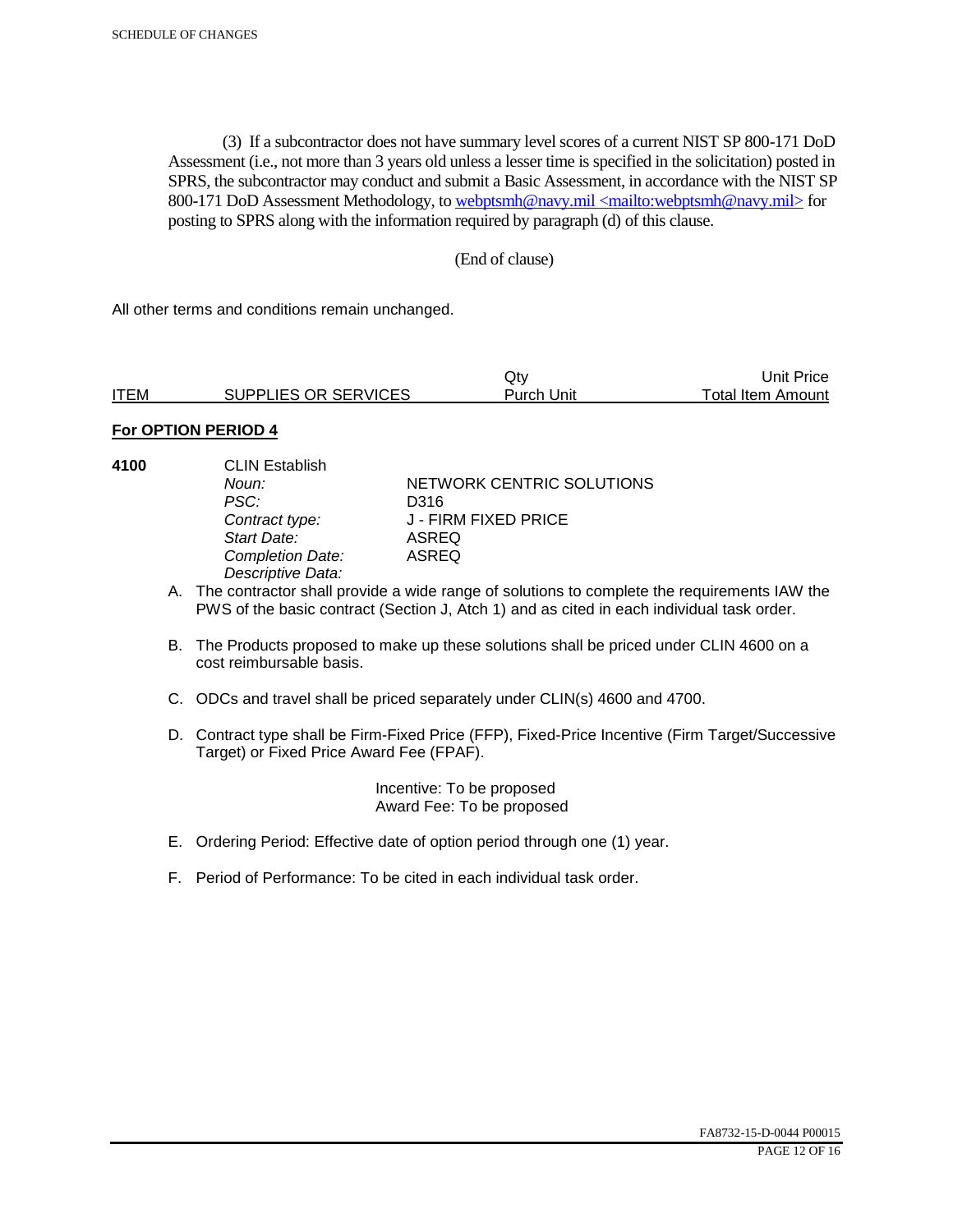|             |                      | Qtv        | Unit Price        |
|-------------|----------------------|------------|-------------------|
| <b>ITEM</b> | SUPPLIES OR SERVICES | Purch Unit | Total Item Amount |

#### **For OPTION PERIOD 4**

| <b>CLIN Establish</b> |                                    |  |
|-----------------------|------------------------------------|--|
| Noun:                 | NETWORK CENTRIC SOLUTIONS          |  |
| PSC:                  | D316                               |  |
|                       | J - FIRM FIXED PRICE               |  |
| Start Date:           | ASREQ                              |  |
|                       | ASREQ                              |  |
| Descriptive Data:     |                                    |  |
|                       | Contract type:<br>Completion Date: |  |

A. The contractor shall provide a wide range of solutions to complete the requirements IAW the PWS of the basic contract (Section J, Atch 1) and as cited in each individual task order.

- B. The Products proposed to make up these solutions shall be priced under CLIN 4600 on a cost reimbursable basis.
- C. ODCs and travel shall be priced separately under CLIN(s) 4600 and 4700.
- D. Contract type shall be Cost-Plus Fixed Fee (CPFF), Cost-Plus-Incentive Fee (CPIF), or Cost-Plus Award Fee (CPAF.)

Fixed-Fee: To be proposed Incentive Fee: To be proposed Award Fee: To be proposed

- E. Ordering Period: Effective date of option period through one (1) year.
- F. Period of Performance: To be cited in each individual task order.

#### **For OPTION PERIOD 4**

**4300** CLIN Establish *PSC:* D316 *Start Date:* ASREQ *Completion Date:* ASREQ *Descriptive Data:* 

**Noun: NETWORK CENTRIC SERVICES** *Contract type:* J - FIRM FIXED PRICE

- A. The contractor shall provide labor hours IAW the PWS (Section J, Atch 1) of the basic contract and as cited in each individual task order. The contractor shall provide labor categories and rates IAW Section J, Atch 5, and as cited in each individual task order.
- B. Contract type shall be Labor Hour.
- C. ODCs and travel shall be priced separately under CLIN(s) 4600 and 4700.
- D. Ordering Period: Effective date of option period through one (1) year.
- E. Period of Performance: To be cited in each individual task order.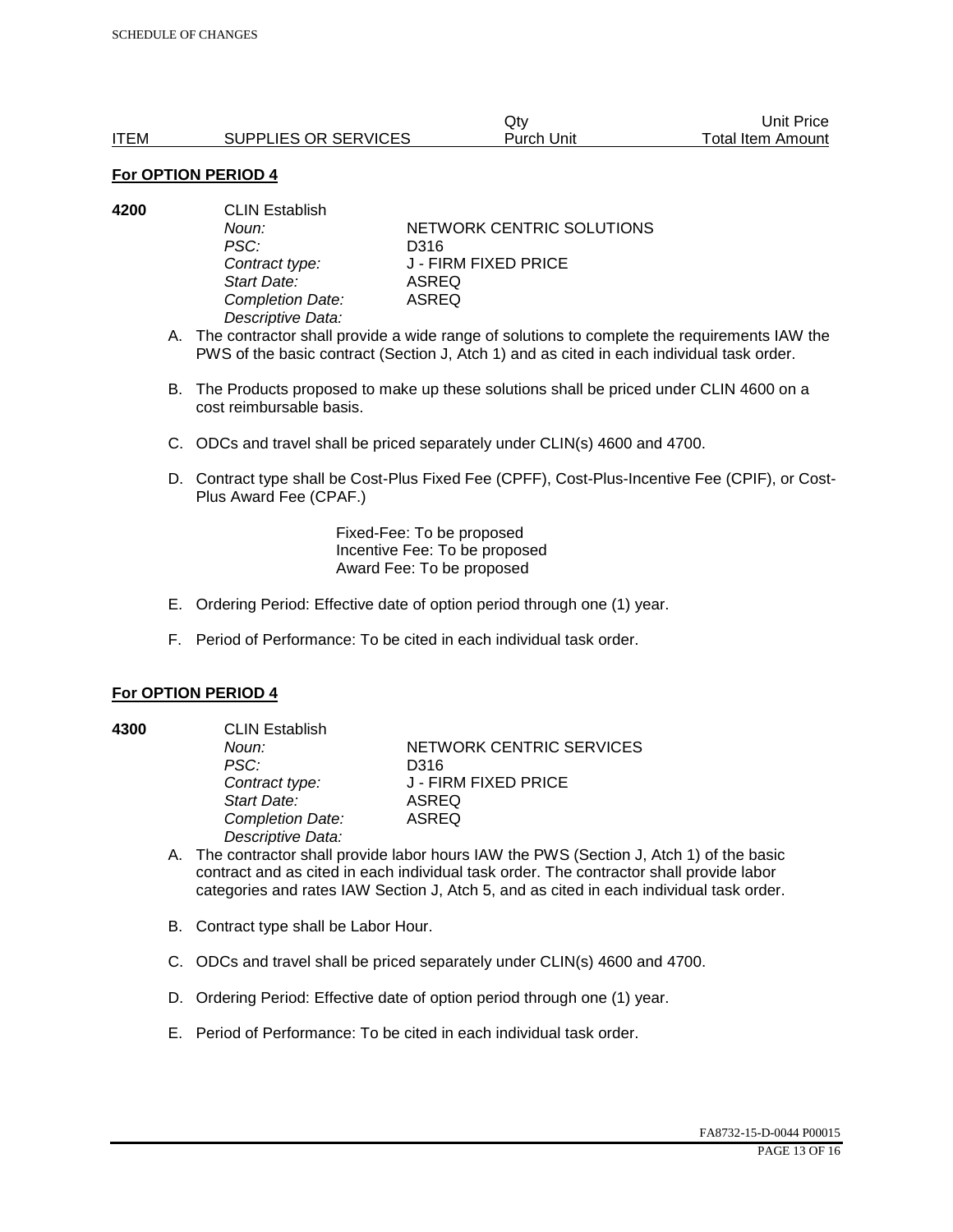|      |                      | Qtv        | Unit Price        |
|------|----------------------|------------|-------------------|
| ITEM | SUPPLIES OR SERVICES | Purch Unit | Total Item Amount |

#### **For OPTION PERIOD 4**

**4400** CLIN Establish *Noun:* DATA *PSC:* D316 *NSN:* N - Not Applicable *DD1423 is Exhibit:* A *Contract type:* J - FIRM FIXED PRICE *Inspection:* DESTINATION *Acceptance:* DESTINATION *FOB:* DESTINATION *Descriptive Data:* 

- A. The contractor shall deliver data in accordance with and as specified in Section J, Exhibit A (Contract Data Requirements List (CDRL)) and as specified in individual task orders.
- B. This CLIN is Not Separately Priced (NSP). Price is included in CLIN 4100, CLIN 4200, and CLIN 4300.
- C. Ordering Period: Effective date of option period through one (1) year.
- D. Period of Performance: To be cited in each individual task order.

## **For OPTION PERIOD 4**

| 4500 | <b>CLIN Establish</b> |                      |  |
|------|-----------------------|----------------------|--|
|      | Noun:                 | <b>WARRANTY</b>      |  |
|      | PSC:                  | D316                 |  |
|      | Contract type:        | J - FIRM FIXED PRICE |  |
|      | Start Date:           | <b>ASREQ</b>         |  |
|      | Completion Date:      | <b>ASREQ</b>         |  |
|      | Descriptive Data:     |                      |  |

- A. The contractor shall provide a warranty, in lieu of or in addition to the standard warranty, IAW each individual task order and the basic contract on an as-required basis. Warranty options include: System Warranties, Workmanship and Construction Warranties, and/or extended product warranties.
- B. Contract type shall be Firm Fixed Price (FFP).
- C. Ordering Period: Effective date of option period through one (1) year.
- D. Period of Performance: To be cited in each individual task order.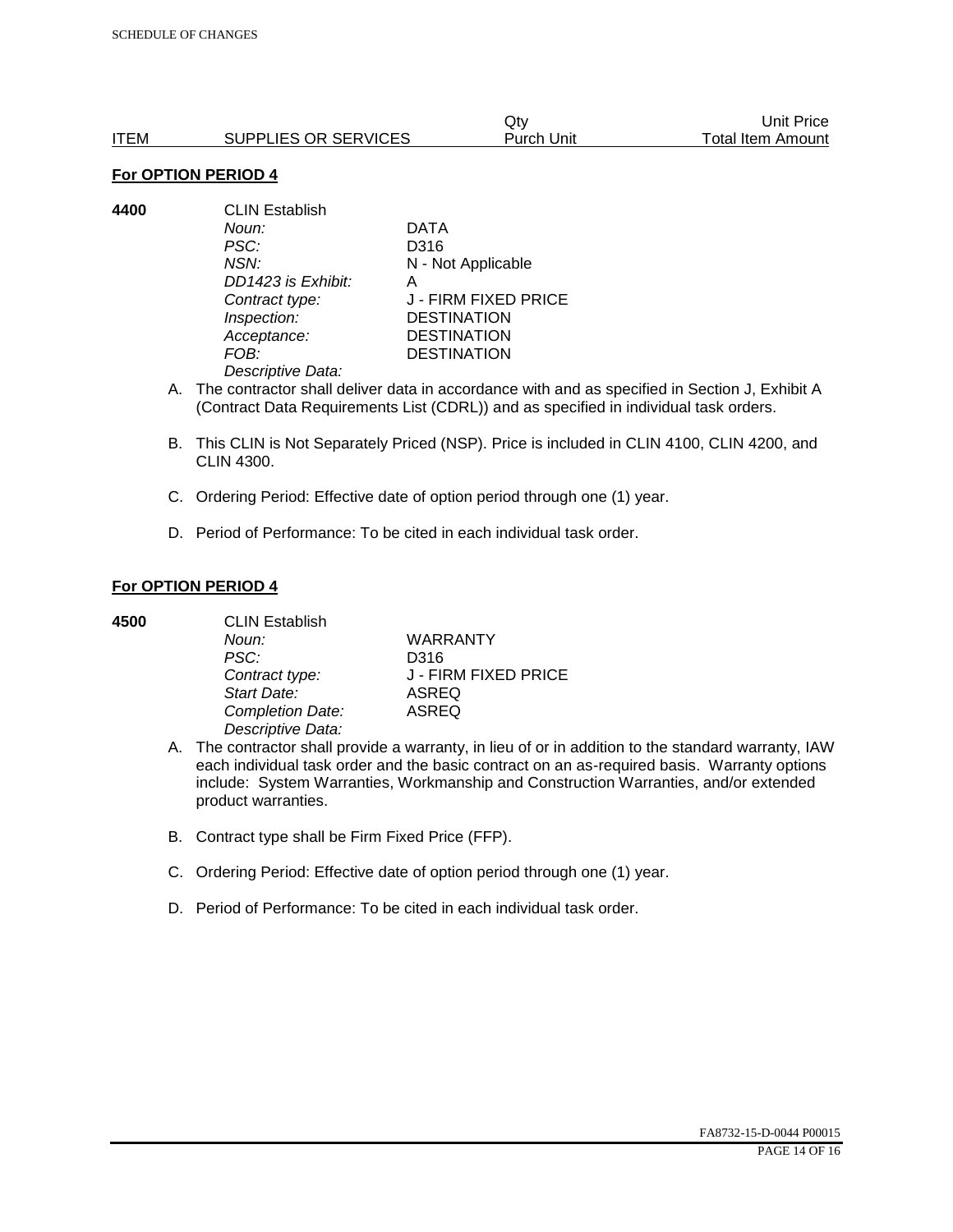Qty Unit Price ITEM SUPPLIES OR SERVICES Purch Unit Total Item Amount

# **For OPTION PERIOD 4**

| 4600 | <b>CLIN Establish</b> |                    |  |
|------|-----------------------|--------------------|--|
|      | Noun:                 | OTHER DIRECT COSTS |  |
|      | PSC:                  | D316               |  |
|      | NSN:                  | N - Not Applicable |  |
|      | Contract type:        | S-COST             |  |
|      | Inspection:           | <b>DESTINATION</b> |  |
|      | Acceptance:           | <b>DESTINATION</b> |  |
|      | FOB:                  | <b>DESTINATION</b> |  |
|      |                       |                    |  |

#### *Descriptive Data:*

A. The contractor shall provide other direct costs as specified in each task order and the basic contract.

(1) No profit shall be paid on purchases made under this CLIN; however, DCAA approved burden rates are authorized.

(2) ODCs must be purchased in accordance with the Contractor's approved purchasing system, as applicable.

(3) The products proposed to make up the solutions in CLINs 4100 and 4200 shall be purchased in-accordance-with Section J, Attachment 1, paragraph 3.5.1 of the Performance Work Statement (PWS) of this contract.

B. The contractor will provide ODCs on a cost reimbursable basis only.

C. Ordering Period: Effective date of option period through one (1) year.

D. Period of Performance: To be cited in each individual task order.